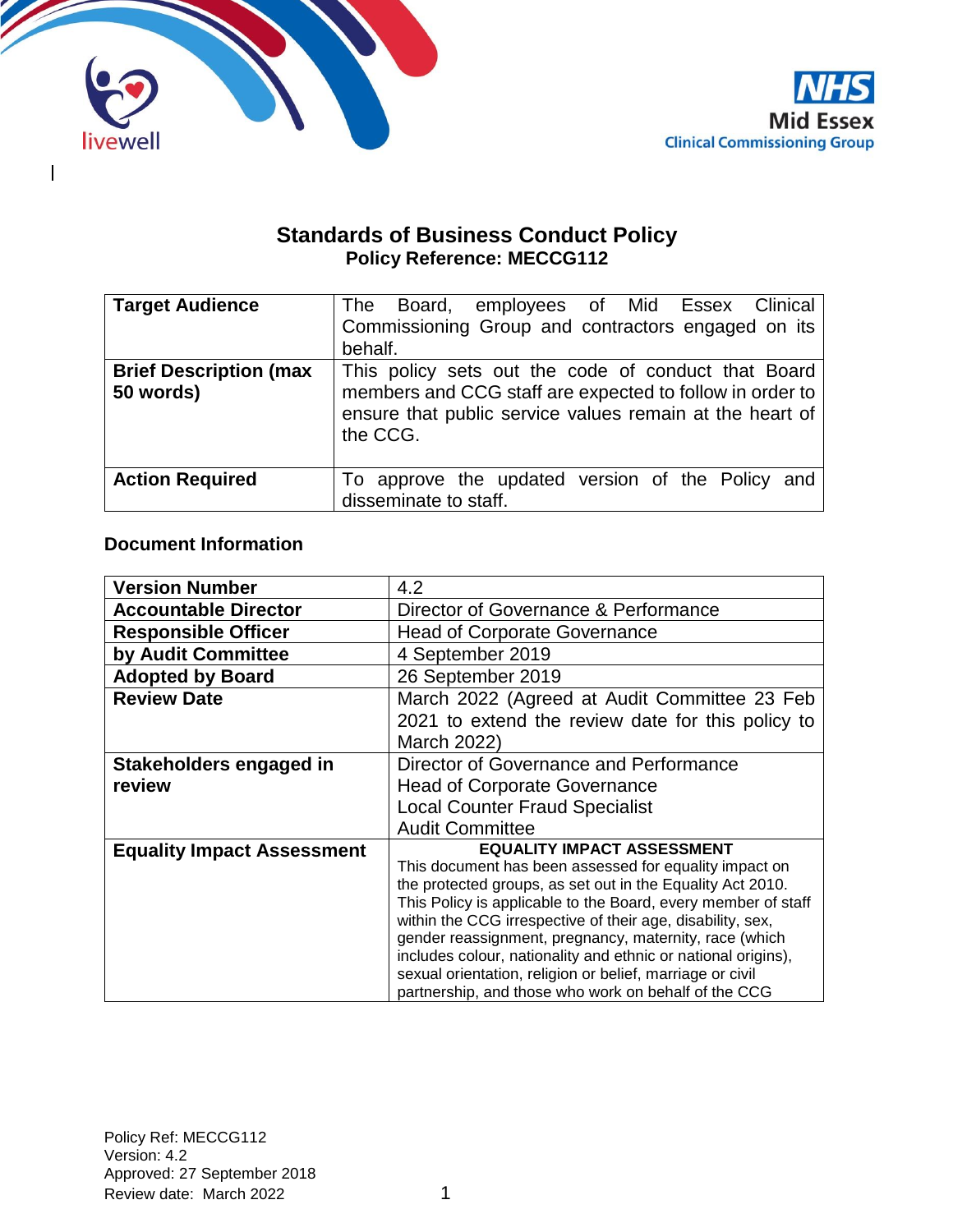



## **Amendment History**

| <b>Version</b> | <b>Date</b>                                                                                                      | <b>Reviewer Name(s)</b>                                                                                     | <b>Comments</b>                                                                                                                                                         |
|----------------|------------------------------------------------------------------------------------------------------------------|-------------------------------------------------------------------------------------------------------------|-------------------------------------------------------------------------------------------------------------------------------------------------------------------------|
| 2.0            | 30th August 2013<br>presented to Audit<br>Committee - not<br>discussed and re-<br>presented in<br>November 2013) | Kerry Franklin<br><b>Assistant Director of</b><br><b>Quality Assurance and</b><br><b>Governance Support</b> | Version 2 is an update on the<br>policy approved in August 2012.<br>(now presented in November<br>2013)                                                                 |
| 3.0            | <b>July 2015</b>                                                                                                 | Director of Corporate<br>Services and Head of<br><b>Corporate Governance</b>                                | <b>Renamed 'Standards of Conduct</b><br>Policy' and revised to take<br>account of NHS Commissioning<br>Board: Standards of Business<br>Conduct                          |
| 3.1            | August 2016                                                                                                      | Director of Corporate<br><b>Services</b>                                                                    | Amendments to sections on<br>Declarations of Interest and Gifts<br>& Hospitality to reflect revised<br>statutory guidance for CCGs on<br>Managing Conflicts of Interest |
| 3.2            | 19 August 2016                                                                                                   | <b>Local Counter Fraud</b><br>Specialist (LCFS)                                                             | Policy amended to take account<br>of LCFS comments.                                                                                                                     |
| 4.0            | 25 August 2017                                                                                                   | <b>Head of Corporate</b><br>Governance and final<br>review by Director of<br><b>Corporate Services</b>      | Revised to reflect the revised<br>statutory guidance for CCGs on<br>Managing Conflicts of Interest,<br><b>June 2017</b>                                                 |
| 4.1            | 31 July 2018                                                                                                     | <b>Head of Corporate</b><br>Governance                                                                      | Minor amendments to update<br>revised job titles, etc.                                                                                                                  |
| 4.2            | 28 August 2018                                                                                                   | <b>Audit Committee</b>                                                                                      | Approved, subject to minor<br>amendment.                                                                                                                                |

# **Related Policies.**

- CCG Constitution (particularly Standing Orders and Standing Financial Instructions)
- [Managing Conflicts of Interest: Statutory Guidance for CCGs, June 2017](https://www.england.nhs.uk/publication/managing-conflicts-of-interest-revised-statutory-guidance-for-ccgs-2017/)
- [Conflicts of Interest Policy \(MECCG003\)](http://midessexccg.nhs.uk/about-us/the-library/policy-library/corporate-policies/1984-meccg003-conflicts-of-interest-policy/file)
- [Anti-Fraud and Bribery Policy \(MECCG008\)](http://midessexccg.nhs.uk/about-us/the-library/policy-library/finance)
- [Whistleblowing Policy \(MECCG012\)](http://midessexccg.nhs.uk/about-us/the-library/policy-library/corporate-policies)
- [Gifts & Hospitality Policy \(MECCG041\)](http://midessexccg.nhs.uk/about-us/the-library/policy-library/corporate-policies/1986-meccg041-gifts-hospitality-policy/file)
- Procurement Policy (MECCG042)
- [Close Personal Relations at Work Policy \(MECCG122\)](http://midessexccg.nhs.uk/about-us/the-library/policy-library/hr-policies/1854-meccg122-close-relationships-at-work-policy/file)
- [Defining the Boundaries between NHS and Private Healthcare \(MECCG142\)](http://midessexccg.nhs.uk/about-us/the-library/policy-library/2595-meccg142-defining-the-boundaries-between-nhs-and-private-healthcare/file)
- Reimbursement of Staff Expenses and Travel Policy (MECCG137)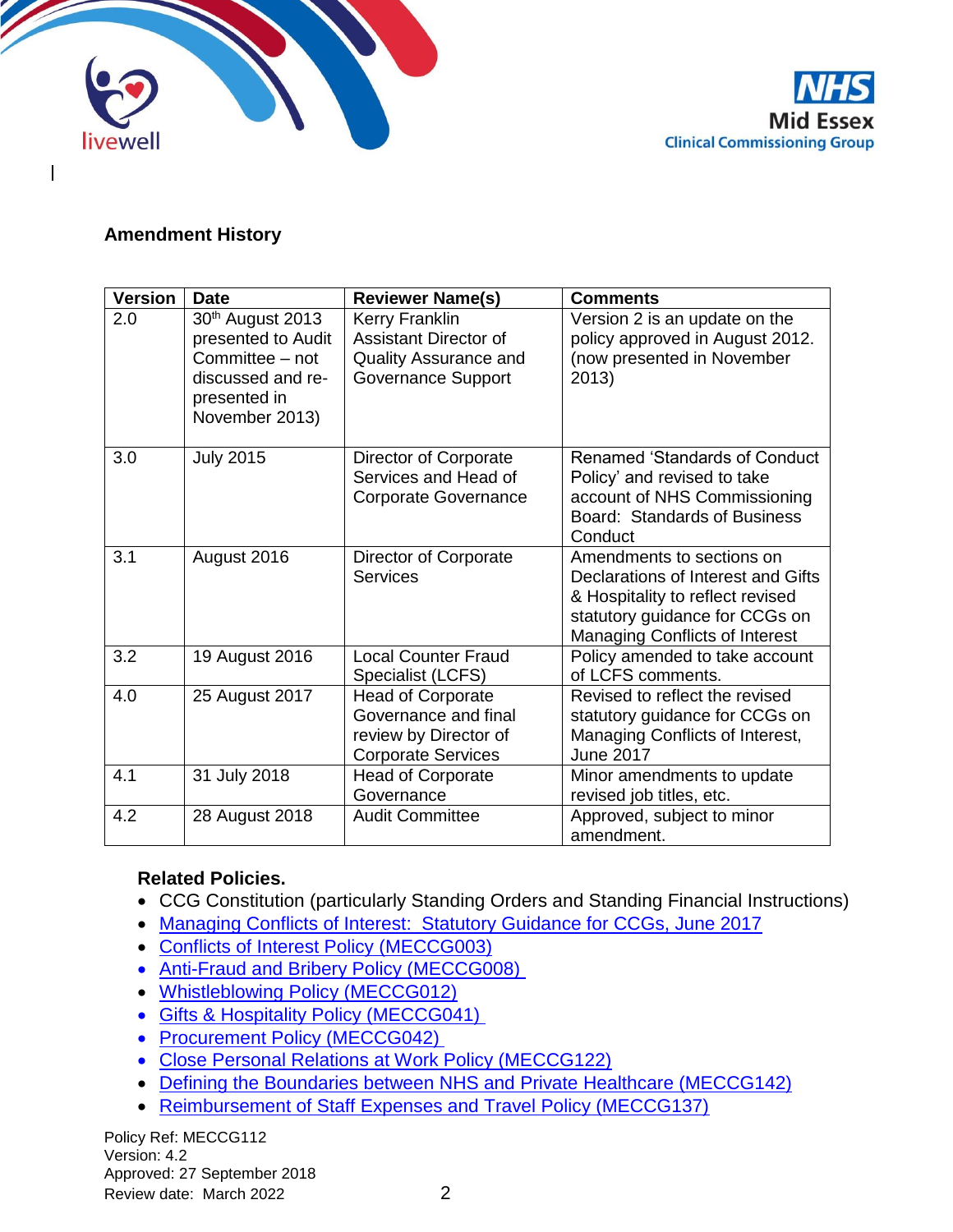

 $\mathbf{I}$ 



| <b>Section</b> | <b>Subject</b>                                                                                  |                |
|----------------|-------------------------------------------------------------------------------------------------|----------------|
| 1              | Introduction                                                                                    | 4              |
| $\overline{2}$ | Scope                                                                                           | 4              |
| 3              | Prevention of corruption                                                                        | 5              |
| 4              | Raising concerns                                                                                | 6              |
| 5              | <b>Counter fraud measures</b>                                                                   | 6              |
| 6              | Standing orders (SOs), standing financial instructions<br>(SFIs) and scheme of delegation (SoD) | $\overline{7}$ |
| $\overline{7}$ | <b>Declaration of Interests</b>                                                                 | $\overline{7}$ |
| 8              | <b>Personal Conduct</b>                                                                         | 9              |
| 9              | Gifts and hospitality                                                                           | 10             |
| 10             | Outside employment and private practice                                                         | 11             |
| 11             | <b>Political activities</b>                                                                     | 12             |
| 12             | Commercial sponsorship                                                                          | 12             |
| 13             | Suppliers and contractors                                                                       | 13             |
| 14             | Initiatives                                                                                     | 14             |
| 15             | Confidentiality                                                                                 | 14             |
| 16             | Management arrangements                                                                         | 15             |
| 17             | Complaints                                                                                      | 15             |
| 18             | <b>Review</b>                                                                                   | 15             |
| 19             | References                                                                                      | 16             |
|                | Appendix A – the Nolan Principles                                                               | 17             |

# **Contents Page**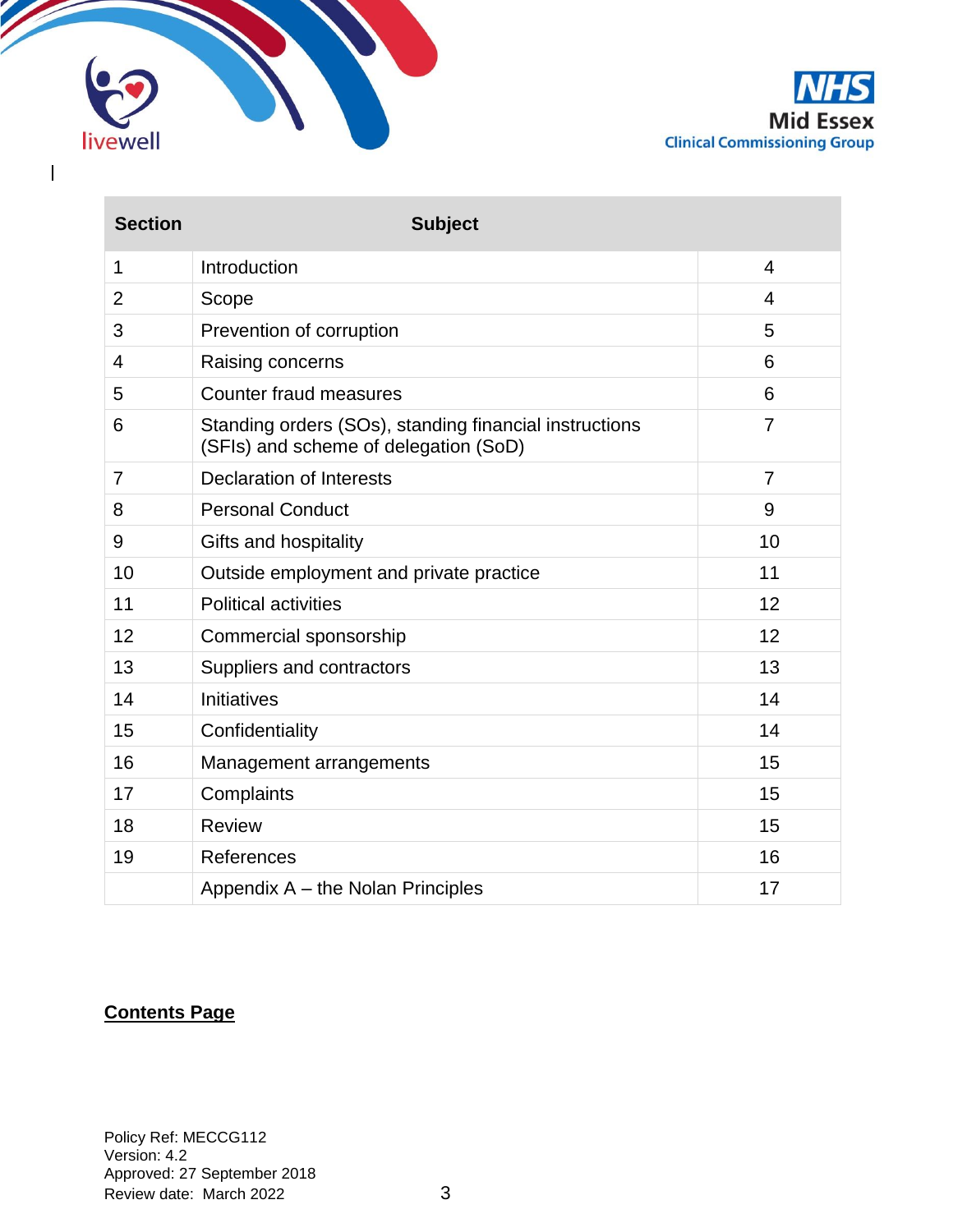



# **1. Introduction**

- 1.1. This policy seeks to describe the public service values, which underpin the work of the NHS and to reflect current guidance and best practice to which all individuals within the CCG must have regard in their work for the CCG.
- 1.2. The CCG aspires to the highest standards of corporate behaviour and responsibility. All CCG staff and officers are required to comply with this policy.
- 1.3. The Code of Conduct and Code of Accountability in the NHS (second revision July 2004) sets out the following three public service values which are central to the work of the CCG:
	- Accountability everything done by those who work in the NHS must be able to stand the test of parliamentary scrutiny, public judgements on propriety and professional codes of conduct.
	- Probity there should be an absolute standard of honesty in dealing with the assets of the NHS: integrity should be the hallmark of all personal conduct in decisions affecting patients, officers and members and suppliers, and in the use of information acquired in the course of NHS duties.
	- Openness there should be sufficient transparency about NHS activities to promote confidence between the CCG and its staff, patients and the public.
- 1.4. In addition, all individuals within the CCG must abide by the Seven Principles of Public Life as set out by the Committee on Standards in Public Life - see Appendix A of this policy.

## **2. Scope**

- 2.1. This policy applies to:
	- CCG Board members and the members of its committees and sub-committees;
	- Members of the Mid and South Essex CCG Joint Commissioning Team who are employed by Mid Essex CCG
	- GPs or staff from member practices performing a CCG role
	- Permanent and temporary CCG employees;
	- third parties acting on behalf of the CCG under a contract;
	- students and trainees (including apprentices);
	- contracted staff;
	- agency staff engaged by the CCG; and
	- secondees.

(referred to collectively in this policy as 'CCG Staff').

2.2. It is the responsibility of managers to ensure that this policy is brought to the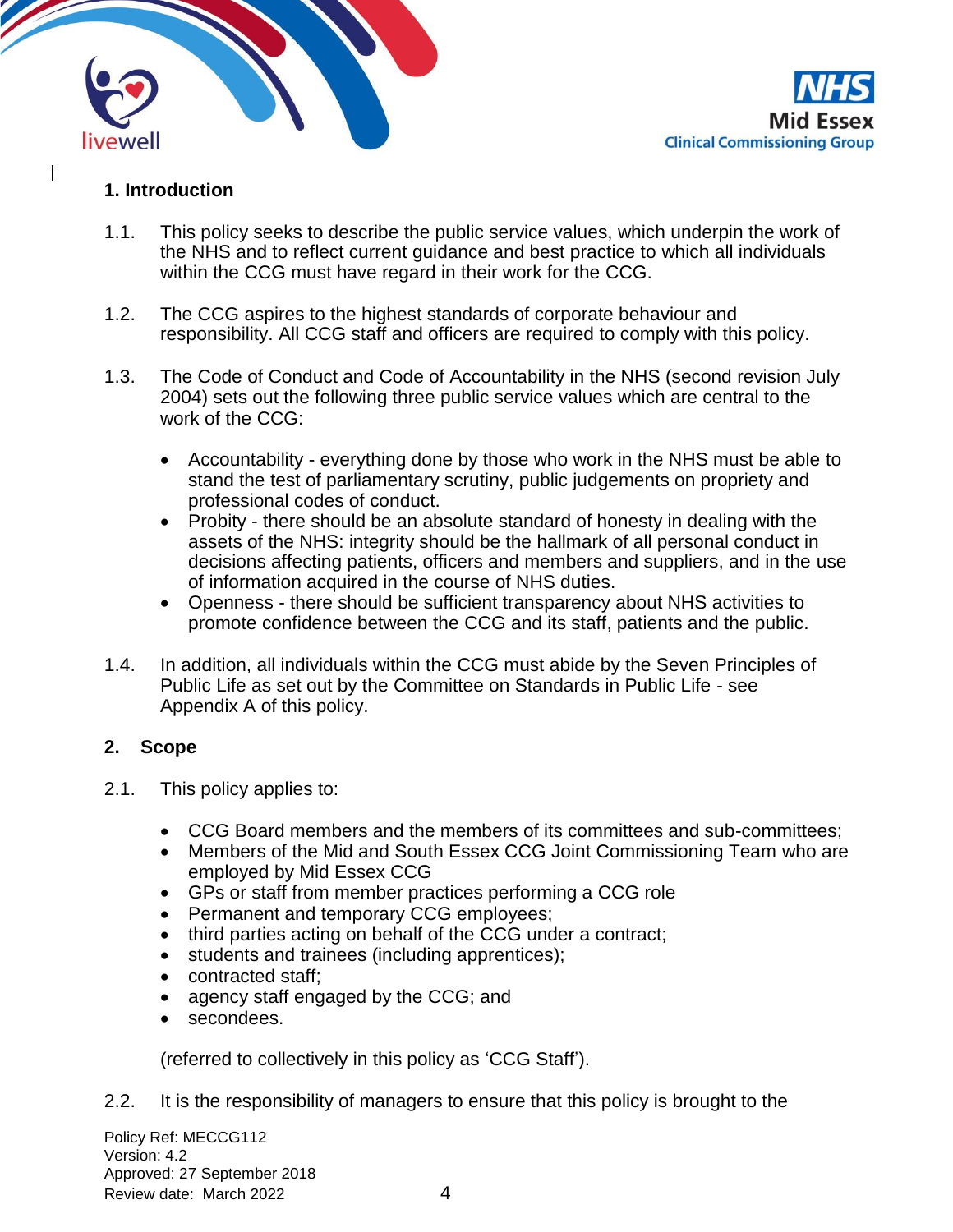



attention of all employees.

- 2.3. It is the responsibility of all employees to ensure that:
	- They do not place themselves in a position that risks or appears to risk conflict between their private interests and their CCG duties;
	- They are familiar with and adhere at all times to the principals set out within this policy and any other related documents which many be issued. They should seek clarification from their line manager on any points which they are not clear.
	- They report any known or suspected deviations from the procedure to their manager or to the Director of Governance & Performance.

#### **3. Prevention of corruption**

3.1. The Bribery Act 2010 came into effect on 1 July 2011 and its provisions apply to all MECCG business.

The Act strengthens previous UK anti-bribery legislation and creates an offence which can be committed by organisations which fail to have adequate provisons in place to prevent bribery from occurring.

Bribery involves offering, promising or giving a payment or benefit in order to influence someone's decision or action. This can take the form of 'a financial or other advantage' – it does not have to be cash. Offering and requesting constitutes an offence – it does not have to be paid. It does not have to go directly to the person being influenced – it can be a donation to a chosen organisation. It does not have to be substantial – there is no materiality threshold in the Act.

In addition to the corporate offence, there are three offences which individuals could be found guilty of.

|             | <b>Section</b> | <b>Offence</b>            | <b>Detail</b>                                                                                           | <b>Sanction</b>                                                                   |
|-------------|----------------|---------------------------|---------------------------------------------------------------------------------------------------------|-----------------------------------------------------------------------------------|
| Individuals | Section 1      | Bribing another<br>person | Offering, promising or<br>giving a bribe in the<br>UK or abroad, in the<br>public or private<br>sector. | Individuals could<br>face a 10 year<br>prison sentence<br>and unlimited<br>fines. |
|             | Section 2      | Receiving a<br>bribe      | Requesting, agreeing<br>to receive or accepting<br>of a bribe in the UK or<br>abroad, in the public     |                                                                                   |

A summary of the offences is as follows: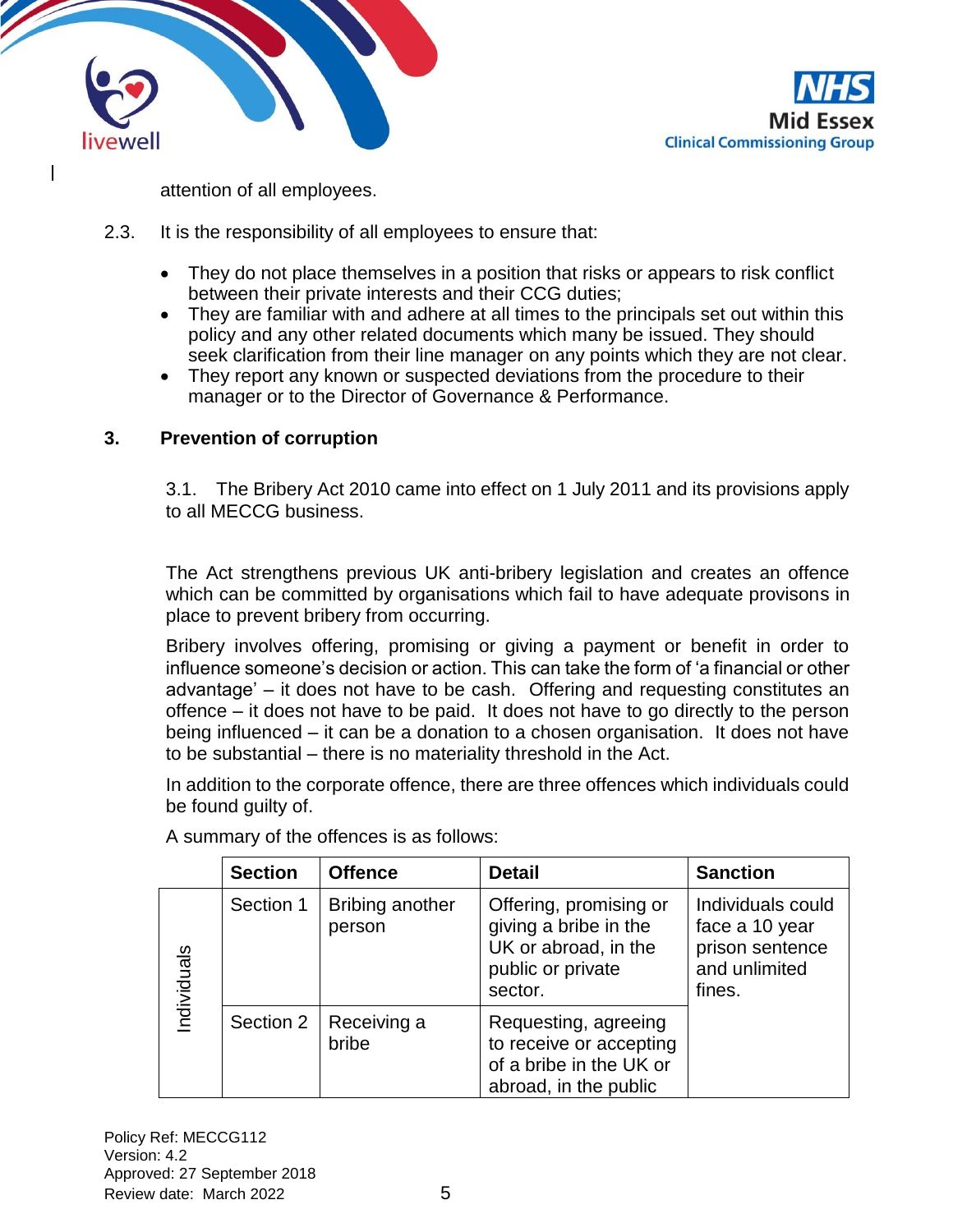



|                      | <b>Section</b> | <b>Offence</b>                         | <b>Detail</b>                                                                                                                                                                | <b>Sanction</b>                                                                                       |
|----------------------|----------------|----------------------------------------|------------------------------------------------------------------------------------------------------------------------------------------------------------------------------|-------------------------------------------------------------------------------------------------------|
|                      |                |                                        | or private sector.                                                                                                                                                           |                                                                                                       |
|                      | Section 6      | Bribery of foreign<br>public officials | Bribery of a foreign<br>public official in order<br>to obtain or retain<br>business.                                                                                         |                                                                                                       |
| <b>Organisations</b> | Section 7      | <b>Failure to</b><br>prevent bribery   | Failure by an<br>organisation to<br>prevent a bribe being<br>paid by those who<br>perform services for,<br>or on behalf of the<br>organisation<br>("associated<br>persons"). | Organisations<br>could face<br>unlimited fines<br>and reputational<br>damage could be<br>significant. |

Conviction under the Act is punishable by imprisonment for a maximum term of 10 years. The CCG can also be given an unlimited fine if found guilty of failing to have adequate measures in place to prevent bribery.

3.2. All members of CCG staff are required to be aware of the Bribery Act 2010 and should also refer to paragraph seven below for further guidance in relation to this.

## **4. Raising concerns**

4.1. It is the duty of every member of staff to speak up about genuine concerns in relation to criminal activity, breach of a legal obligation (including negligence, breach of contract or breach of administrative law), miscarriage of justice, danger to health and safety or the environment, and the cover up of any of these in the workplace. The CCG's [Whistleblowing Policy](http://midessexccg.nhs.uk/about-us/the-library/policy-library/corporate-policies/1961-meccg012-whistleblowing-policy/file) sets out the arrangements for raising and handling staff concerns. The procedure for reporting specific concerns relating to fraud, bribery and corruption are described in paragraph five.

## **5. Counter fraud measures**

5.1. All members of CCG staff are required not to use their position to gain financial advantage or avoid a loss. The CCG is keen to prevent fraud and encourages staff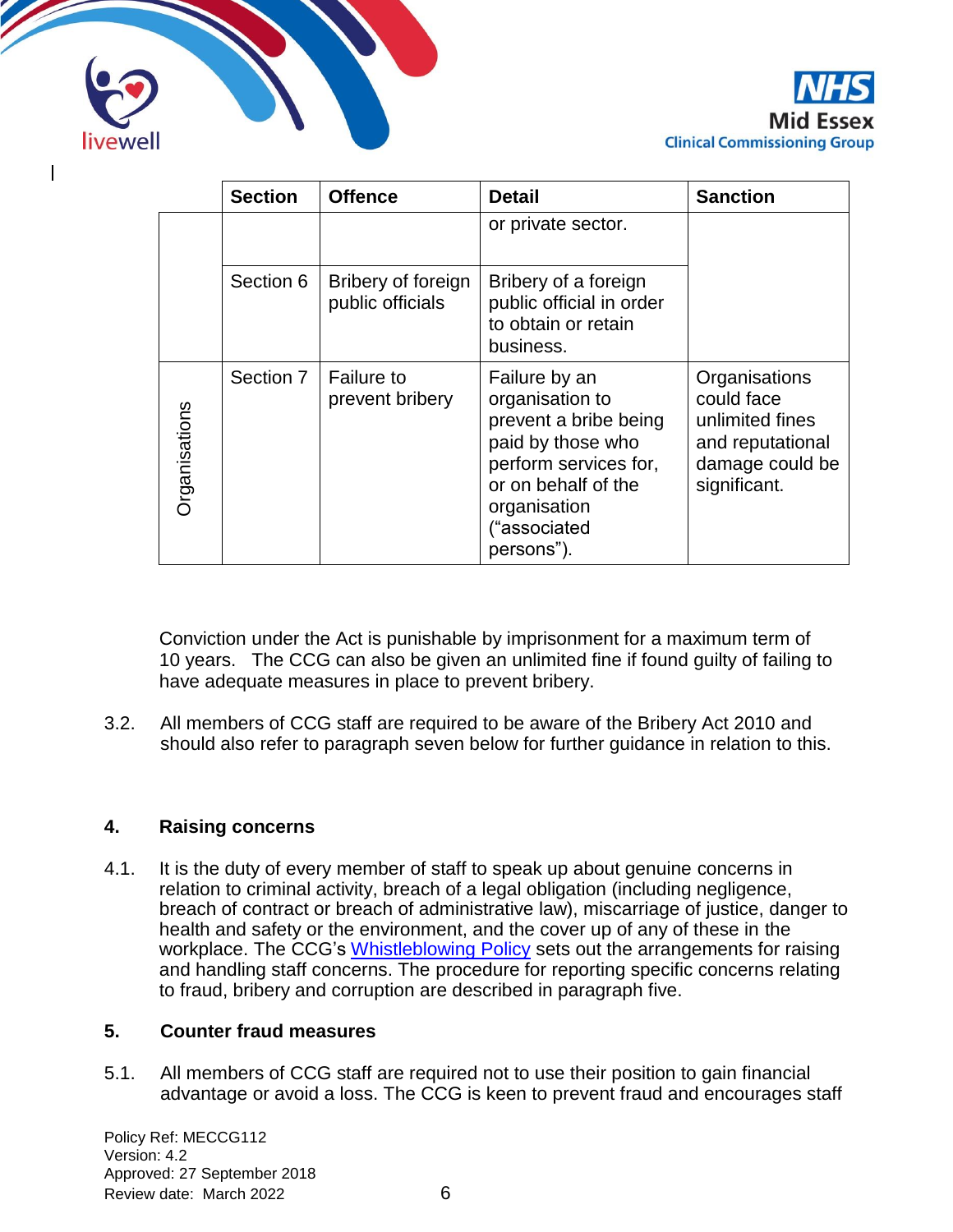

with concerns or reasonably held suspicions about potentially fraudulent activity or practice, to report these. CCG staff should reported their concerns to the Local Counter Fraud Specialist (LCFS) or the Chief Finance Officer immediately, unless the LCFS or the Chief Finance Officer is implicated. If that is the case, they should report their concerns to the NHS Fraud and Corruption Reporting Line (FCRL) on freephone 0800 028 4060 or at [https://cfa.nhs.uk/home,](https://cfa.nhs.uk/home) who will decide on the action to be taken. Any suspected fraud or bribery can also be reported to NHS Protect using the NHS Fraud and Corruption Reporting Line on 08000 28 40 60 or by filling in an online form at https://cfa.nhs.uk/reportfraud). The latter provides an easily accessible and confidential route for the reporting of genuine suspicions of fraud within or affecting the NHS. All calls are dealt with by experienced trained staff and any caller who wishes to remain anonymous may do so.

- 5.3. Anonymous letters, telephone calls, etc. are occasionally received from individuals who wish to raise matters of concern, but not through official channels. While the suspicions may be erroneous or unsubstantiated, they may also reflect a genuine cause for concern and will always be taken seriously. The Accountable Officer will make sufficient enquiries to establish whether or not there is any foundation to the suspicion that has been raised.
- 5.4. CCG staff should not ignore their suspicions, investigate themselves or tell colleagues or others about their suspicions. Staff should make a note of when they became aware of their suspicions, who they involve and how. Staff should also report the matter as soon as possible as any delay can hinder the investigation.

## **6. Standing orders (SOs), Standing Financial instructions (SFIs) and Scheme of Delegation (SoD)**

6.1. All CCG staff must carry out their duties in accordance with the CCG's SOs, SFIs and SoD. These documents set out the statutory and governance framework in which the CCG operates and there is considerable overlap between the contents of this policy and the provisions of the SOs, SFIs and SoD. CCG staff must at all times refer to and act in accordance with the SOs, SFIs and SoD to ensure current CCG process is followed. In the event of doubt, CCG staff should seek advice from their line manager. In the event of any conflict arising between the details of this policy and the SOs, SFIs and SD, the provisions of the SOs, SFIs and SoD shall prevail.

## **7. Declaration of interests**

7.1. The CCG needs to have in place principles and procedures for minimising, managing and registering potential conflicts of interests which could be deemed or assumed to affect the decisions made by those involved in the CCG. These decisions could include awarding contracts, procurement, policy, employment and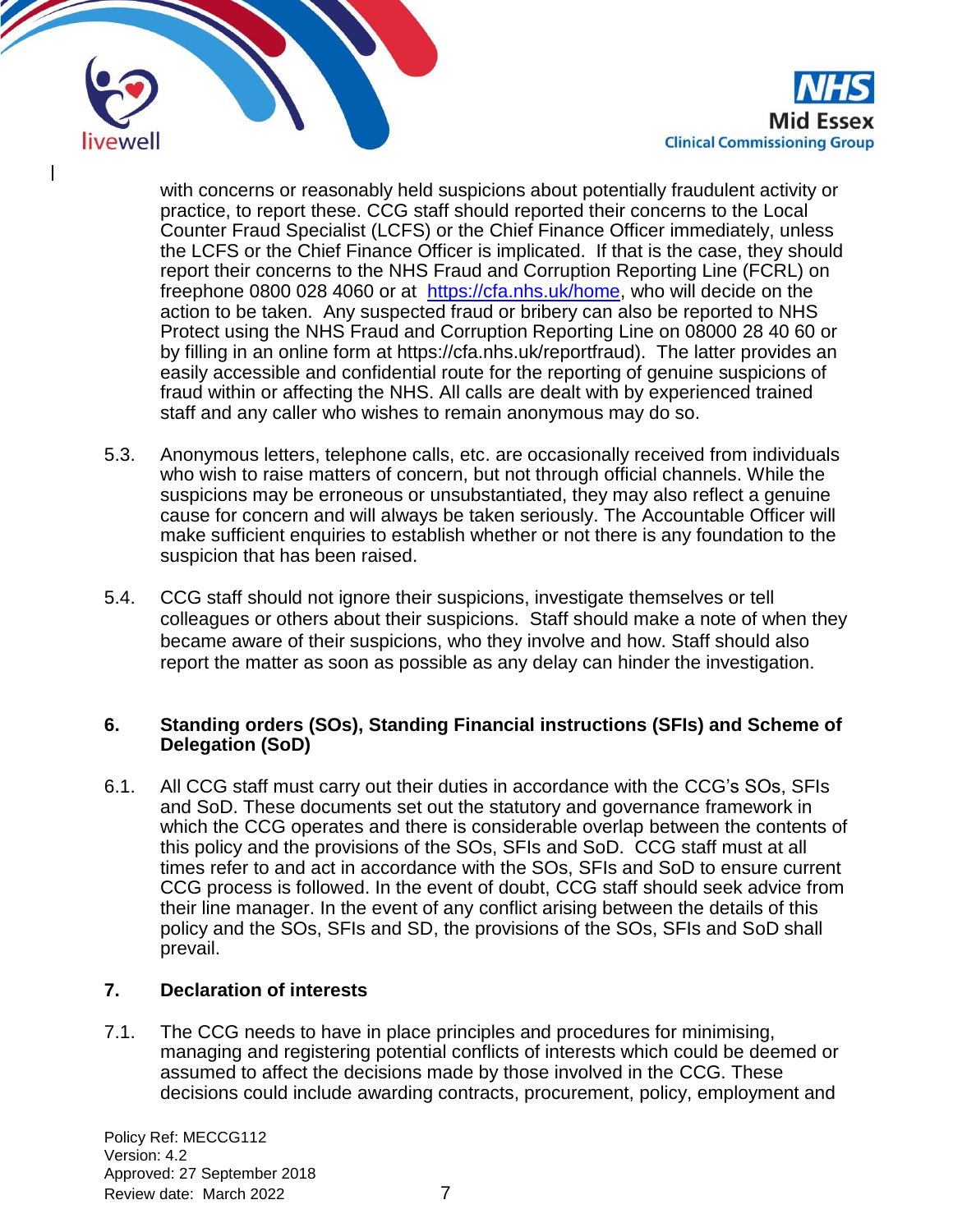

other decisions.

- 7.2. CCG staff should not allow their judgement or integrity to be compromised. They should be, and be seen to be, honest and objective in the exercise of their duties and should understand fully their terms of appointment, duties and responsibilities.
- 7.3. This section summarises the CCG's policy in relation to the identification and management of conflicts of interest for staff. Adherence to these provisions is mandatory in order to identify and manage current or potential conflicts which may arise between the interests of the CCG and the personal interests, associations and relationships of its staff or representative family members.
- 7.4. Failure to adhere to these provisions relating to the declaration of interests may constitute the criminal offence of fraud, as an individual could be gaining unfair advantages or financial rewards for themselves or a family member/friend or associate. Any suspicion that a relevant personal interest may not have been declared should be reported to the Director of Governance and Performance.
- 7.5. All CCG staff must declare any interest, either on appointment or when the interest is acquired, which may directly or indirectly give rise to an actual or potential conflict of interest or duty. Such interests, and potential conflicts of interest, include financial interests (e.g. a director, non-executive director, shareholder, partner, owner or senior employee in an organisation which is or might do business with the NHS or a management consultant for a provider); non-financial professional interests (e.g. a member of a particular specialist professional body); non-financial personal interests (e.g. a voluntary sector champion or volunteer for a provider, a member of a voluntary sector board or a member of a lobby or pressure group with an interest in health); and indirect interests where an individual has a close association with an individual who has a financial interest, a non-financial professional interest or a non-financial personal interest in a commissioning decision; acceptance of hospitality from current or prospective business contacts; and acceptance of gifts.
- 7.6. A close association with an individual may include:
	- a partner (someone who is married to, a civil partner or someone with whom the CCG staff member lives in a similar capacity);
	- a parent or parent in law;
	- a son or daughter or stepson or step daughter;
	- the child of a partner;
	- a brother or sister;
	- a brother or sister of the staff member's partner;
	- a grandparent and/or a grandchild;
	- an uncle or aunt:
	- a nephew or niece;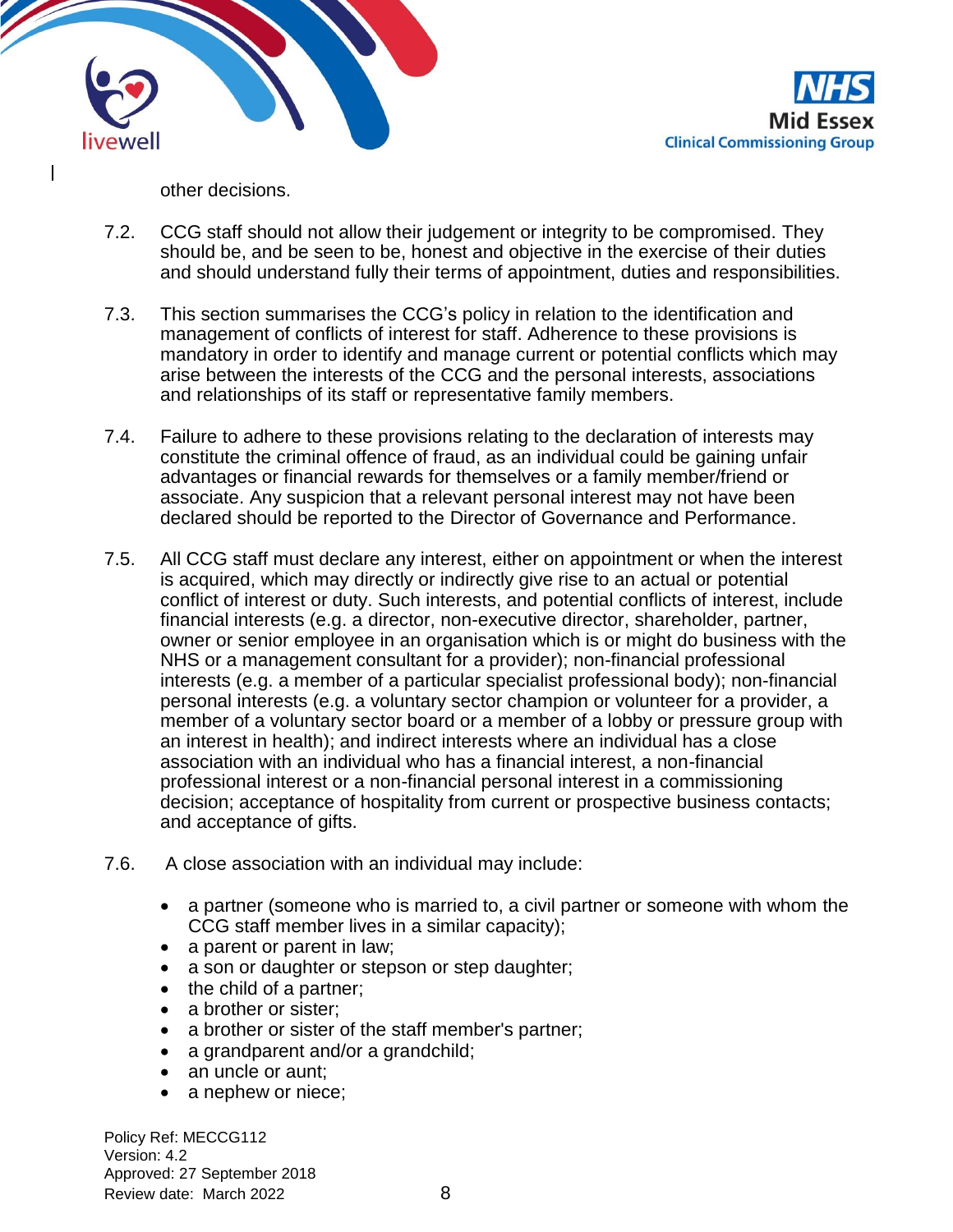



- the partners of the above and
- Any other close relationship

*(This list is comprehensive but not exhaustive)*

- 7.7. Further examples of relevant interests are set out in the [CCG's Conflict](http://midessexccg.nhs.uk/about-us/the-library/policy-library/corporate-policies) of Interests [Policy.](http://midessexccg.nhs.uk/about-us/the-library/policy-library/corporate-policies) If in doubt CCG staff should take advice from the Head of Corporate Governance and/or Director of Governance & Performance.
- 7.8. The CCG is required to maintain a register of interests of all CCG employees, members of its Board and committees/sub-committees and all partners/directors of member GP practices. Further guidance on the declaration of interests is set out in the [CCG's Conflict of Interests policy.](http://midessexccg.nhs.uk/about-us/the-library/policy-library/corporate-policies/1984-meccg003-conflicts-of-interest-policy/file)
- 7.9. The CCG's register(s) of interests will be published on its website and within its Annual Report and Annual Governance Statement.
- 7.10. All Declarations of Interest made by CCG staff will be reviewed upon receipt and updates requested at least annually Managerial sign off will be required as to how any material conflicts of interest are to be handled.

#### **8. Personal conduct**

8.1. Lending or borrowing

8.1.1. The lending or borrowing of money between staff should be avoided, whether informally or as a business, particularly where the amounts are significant.

8.1.2. It is a particularly serious breach of discipline for any member of staff to use their position to place pressure on someone in a lower pay band, a business contact, or a member of the public to loan them money.

8.2. Gambling

8.2.1. No member of staff may bet or gamble when on duty or on CCG premises, with the exception of small lottery syndicates or sweepstakes related to national events such as the World Cup or Grand National among immediate colleagues.

8.3. Trading on official premises

8.3.1. Trading on official premises is prohibited, whether for personal gain or on behalf of others. Canvassing within the office by, or on behalf of, outside bodies or firms (including non-CCG interests of staff or their relatives) is also prohibited. Trading does not include small tea or refreshment arrangements solely for staff. Official email accounts and official documentation such as letter headed paper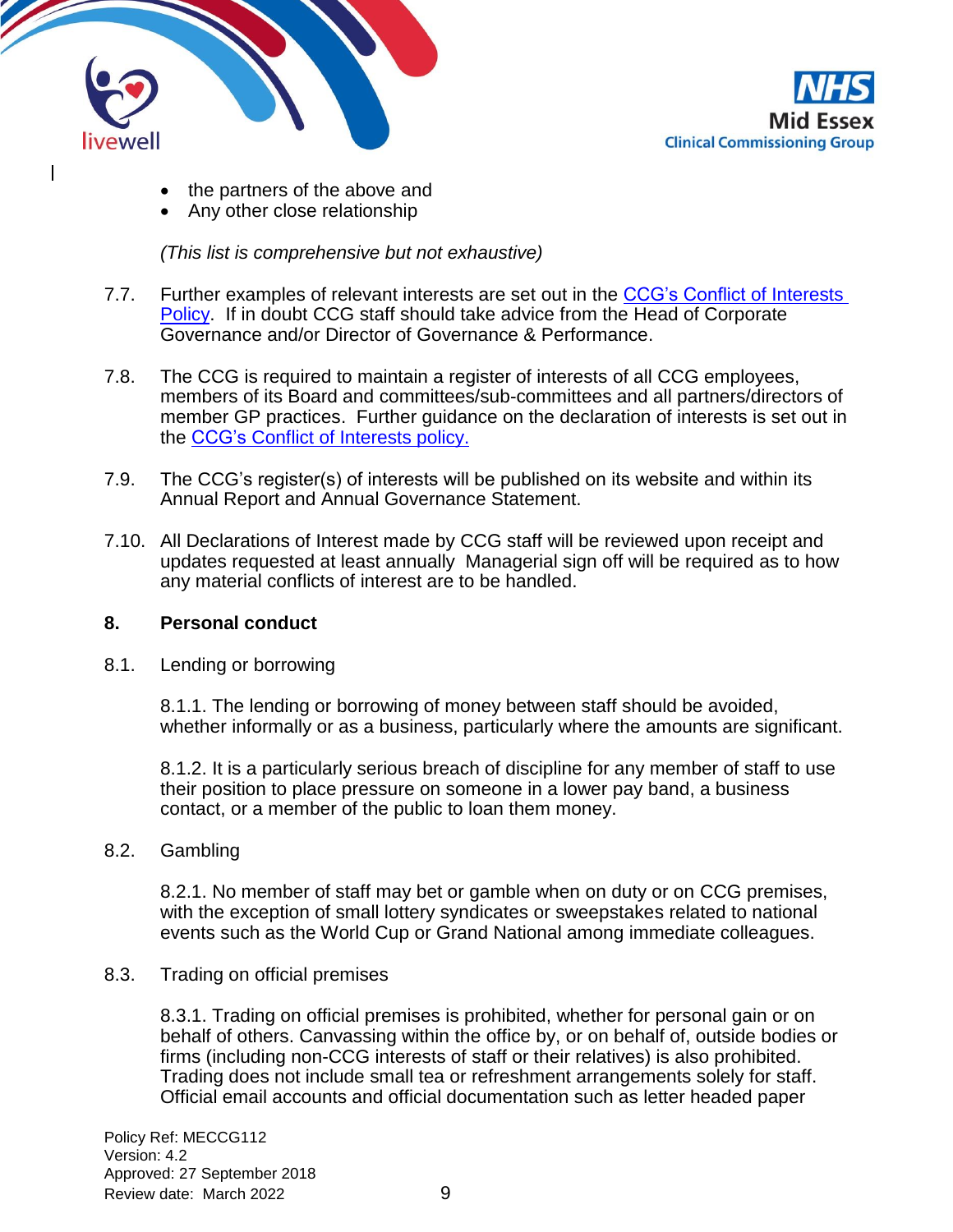



should not be used for private enterprise and may constitute an offence of fraud.

#### 8.4. Collection of money

8.4.1. Charitable collections must be authorised by the Director of Governance & Performance. Other flag day appeals are not permitted, and collection tins or boxes must not be placed in offices. With line management agreement, collections may be made among immediate colleagues and friends to support small fundraising initiatives, such as raffle tickets and sponsored events. Permission is not required for informal collections amongst immediate colleagues on an occasion like retirement, marriage or a new job.

#### 8.5. Bankrupt or insolvent staff

Any member of staff who becomes bankrupt or insolvent must inform their line management and Human Resources as soon as possible. Staff who are bankrupt or insolvent may not be eligible to work in posts that involve duties which might permit the misappropriation of public funds or involve the handling of money.

#### 8.6. Criminal Proceedings

A member of staff who is the subject of any criminal proceedings, including, but not restricted to:

- driving offences
- being interviewed under caution by any investigative agency including (but not limited to) the Police, National Crime Agency, Department of Work and Pensions, HMRC, UK Border Agency and Local Authorities
- receiving a caution/conditional caution
- being fined
- being issued with a fixed penalty notice
- being reprimanded
- being issued with a cannabis warning
- being issued with a Community Resolution
- being arrested
- being convicted of any criminal offence
- Receiving a summons to appear at any Court\*

must inform their line management and Human Resources as soon as the member of staff is made aware of the proceedings.

\*This list is not exhaustive.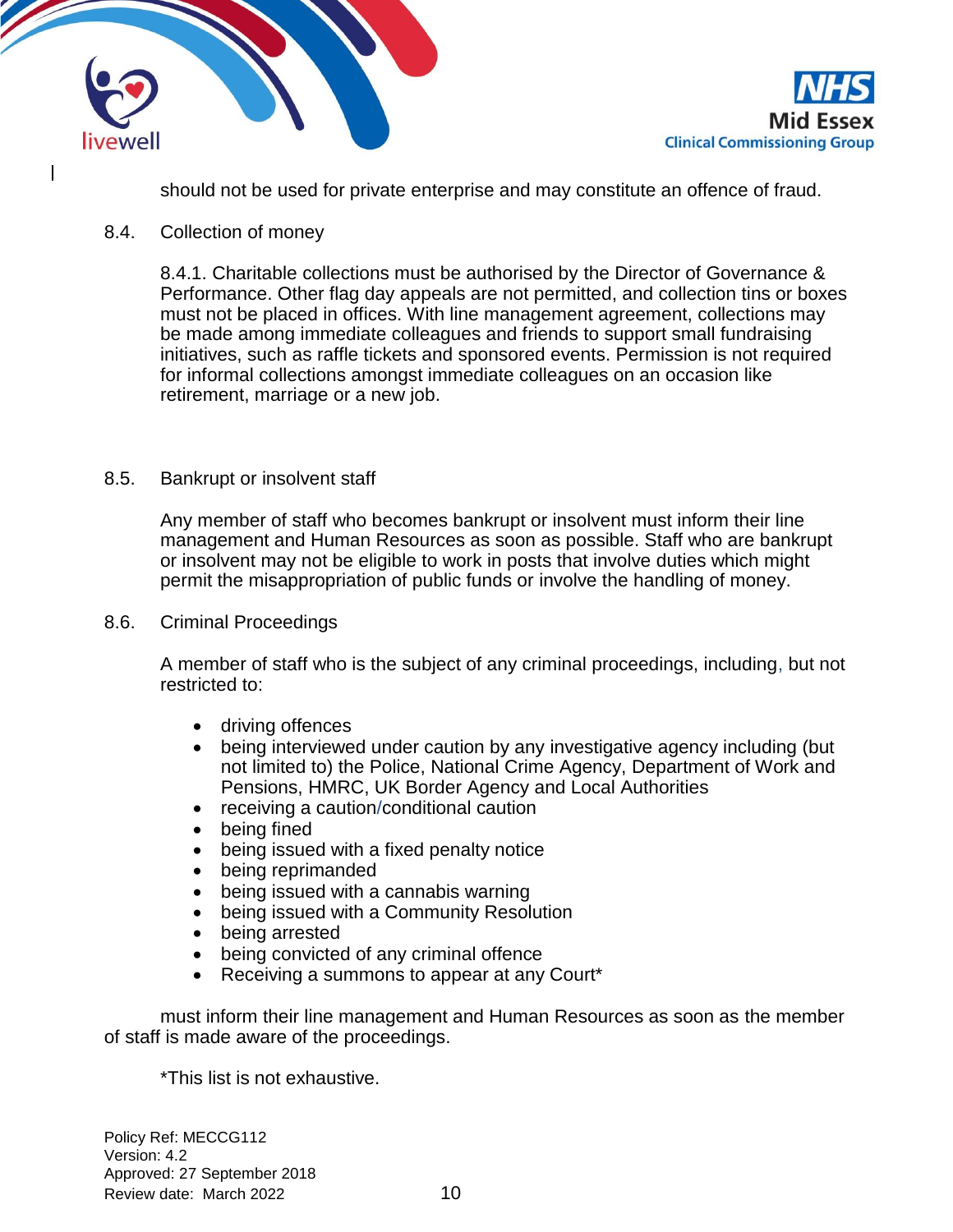



### **9. Gifts and hospitality**

- 9.1. Gifts of low value (up to £6) from suppliers or contractors can be accepted and do not need to be declared.
- 9.2 Gifts of under £50 can be accepted from non-suppliers and non-contractors and do not need to be declared.
- 9.3 Gifts with a value of over £50 can be accepted on behalf of the CCG, for example to contribute towards a team event or providing gifts for an organisational raffle, but not in a personal capacity.
- 9.4. Any personal gift of cash or cash equivalents (including but not limited to vouchers, tokens, offers of remuneration to attend meetings whilst in a capacity working for or representing the CCG, and offers of alcohol, tobacco and tobacco products) must be declined whatever their value and whatever their source.
- 9.5. CCG staff should:
	- report immediately all offers of unreasonably generous gifts to the Head of Corporate Governance. The Head of Corporate governance will then consult with the LCFS to consider if a criminal offence of bribery is suspected. If an offence is suspected, the gift will be retained by the CCG as it may be evidence in a criminal investigation. If an offence of bribery is not suspected, staff should return promptly any unacceptable gifts, with a letter politely explaining the terms of this policy and stating why the gift cannot be accepted; and
	- with the exception of the items of small value described in 9.1 above, make a written declaration of all gifts, whether accepted or declined, to the Head of Corporate Governance for recording in the register of gifts and hospitality
- 9.6. CCG staff should exercise discretion in accepting offers of hospitality from contractors, other organisations or individuals concerned with the supply of goods or services. Modest hospitality provided in normal and reasonable circumstances during the course of working visits may be acceptable, although it should be on a similar scale to that which the CCG might offer in similar circumstances, e.g. hospitality provided at meetings, events, seminars. In cases of doubt, advice should be sought from the Head of Corporate Governance and/or Director of Governance & Performance.
- 9.7. Modest hospitality under the value of £25 provided in normal and reasonable circumstances may be acceptable, although it should be on a similar scale to that which the CCG might offer in similar circumstances (e.g. tea, coffee, light refreshments at meetings). A common sense approach should be adopted as to whether hospitality offered is modest or not. Hospitality of this nature does not need to be declared nor recorded on the register, unless it is offered by suppliers or contracts linked (currently or prospectively) to the CCG's business.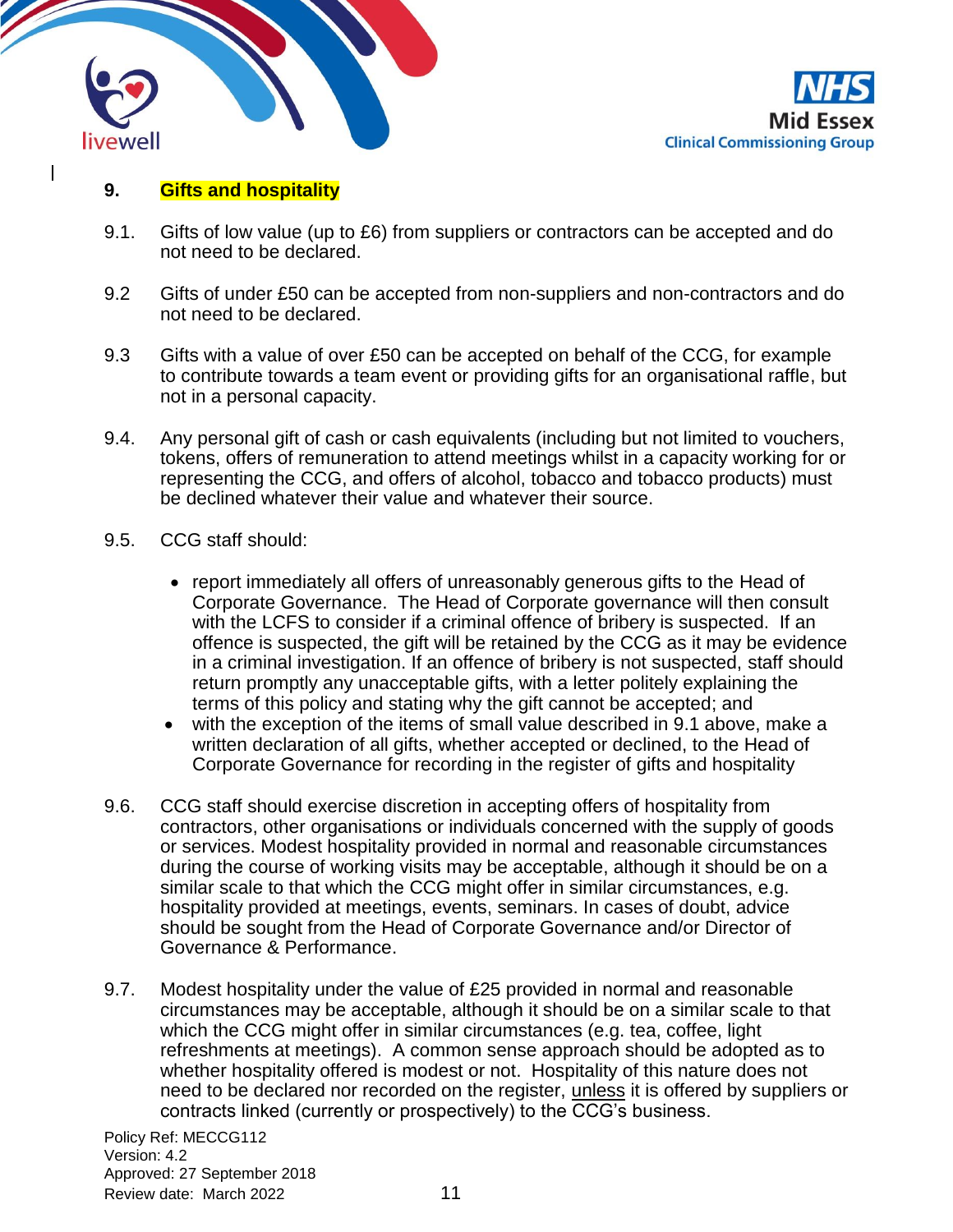

- 9.8. Hospitality of a value between £25 and £75 may be accepted and must be declared. The receiver should seek evidence to retain that the value of the hospitality is under £75. If in any doubt, the receiver must declare the offer.
- 9.9 CCG staff should be especially cautious of accepting small items of value, or hospitality over that afforded in a normal meeting environment (i.e. beverages) during a procurement process or from bidders/potential bidders. This avoids any potential claim of unfair influence, collusion or canvassing.
- 9.10 Offers of hospitality which go beyond modest or are of a type that the CCG itself would not offer should be politely refused, e.g. hospitality of a value above £75, offers of foreign travel and accommodation, subject to the exceptions outlined within the Gifts & Hospitality policy
- 9.11 Care should be taken when providing hospitality. Avoid providing hospitality at nonbusiness locations unless there is a clear need to do so – this should be agreed in advance by the responsible budget holder. Any hospitality provided should be modest.

#### **10. Outside employment and private practice**

- 10.1. Employees of the CCG are required to inform the CCG if they are engaged in or wish to engage in outside employment in addition to their work with the CCG. The purpose of this is to ensure that the CCG is aware of any potential conflict of interest with their CCG employment. Examples of work which might conflict with the business of the CCG include:
	- employment with another NHS body;
	- employment with another organisation which might be in a position to supply
	- goods/services to the CCG, including paid advisory positions and paid honorariums which relate to bodies likely to do business with the CCG;
	- Directorships e.g. of a GP federation or non-executive roles, and
	- self-employment, including private practice, charitable trustee roles, political roles and consultancy work, in a capacity which might conflict with the work of the CCG or roles which might be in a position to supply goods/services to the CCG.
- 10.2. An annual reminder will be sent to all CCG staff about this requirement and all declared activities will be reviewed by line managers and the Director of Governance and Performance to ensure that any conflicts are being actively managed.
- 10.3. Agreement to engage in outside employment/private practice will be required from line management and approved by the Director of Governance and Performance.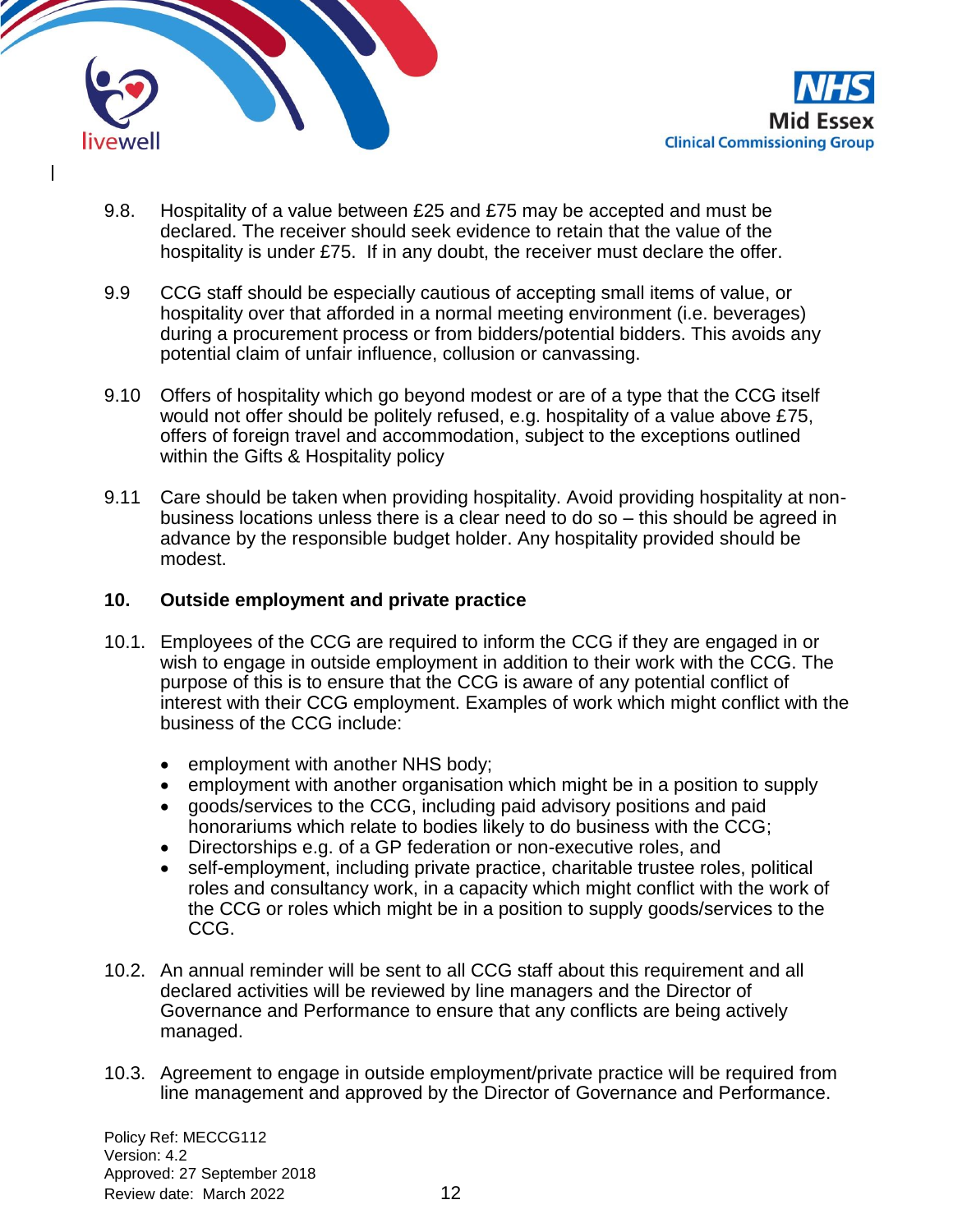



The CCG reserves the right to refuse permission where it believes a conflict will arise.

# **11. Political activities**

11.1. Any political activity should not identify an individual as an employee of the CCG. Conferences or functions run by a party political organisation should not be attended in an official capacity, except with prior written permission from the Director of Governance and Performance.

## **12. Commercial sponsorship**

- 12.1. CCG staff may accept commercial sponsorship for courses, conferences, post/project funding, meetings and publications if they are reasonably justifiable and in accordance with the principles set out in this policy. In cases of doubt advice should be sought from a line manager. Permission (with details of the proposed sponsorship) must be obtained from the Director of Governance and Performance in writing in advance.
- 12.2. Acceptance of commercial sponsorship should not in any way compromise commissioning decisions of the CCG or be dependent on the purchase or supply of goods or services.
- 12.3. Sponsors should not have any influence over the content of an event, meeting, seminar, publication or training event.
- 12.4. The CCG should not endorse individual companies or their products. It should be made clear that the fact of sponsorship does not mean that the CCG endorses a company's products or services.
- 12.5. During dealings with sponsors there must be no breach of patient or individual confidentiality or data protection legislation.
- 12.6. No information should be supplied to a company for their commercial gain unless there is a clear benefit to the NHS. As a general rule, information which is not in the public domain should not normally be supplied.

## **13. Suppliers and contractors**

13.1. All CCG staff who are in contact with suppliers and contractors (including external consultants), and in particular those who are authorised to sign purchase orders or enter into contracts for goods and services are expected to adhere to professional standards in line with those set out in the [Code of Ethics of the](https://www.cips.org/cips-for-business/performance/ethics/corporate-code-of-ethics/) Chartered Institute [of Purchasing and Supply.](https://www.cips.org/cips-for-business/performance/ethics/corporate-code-of-ethics/)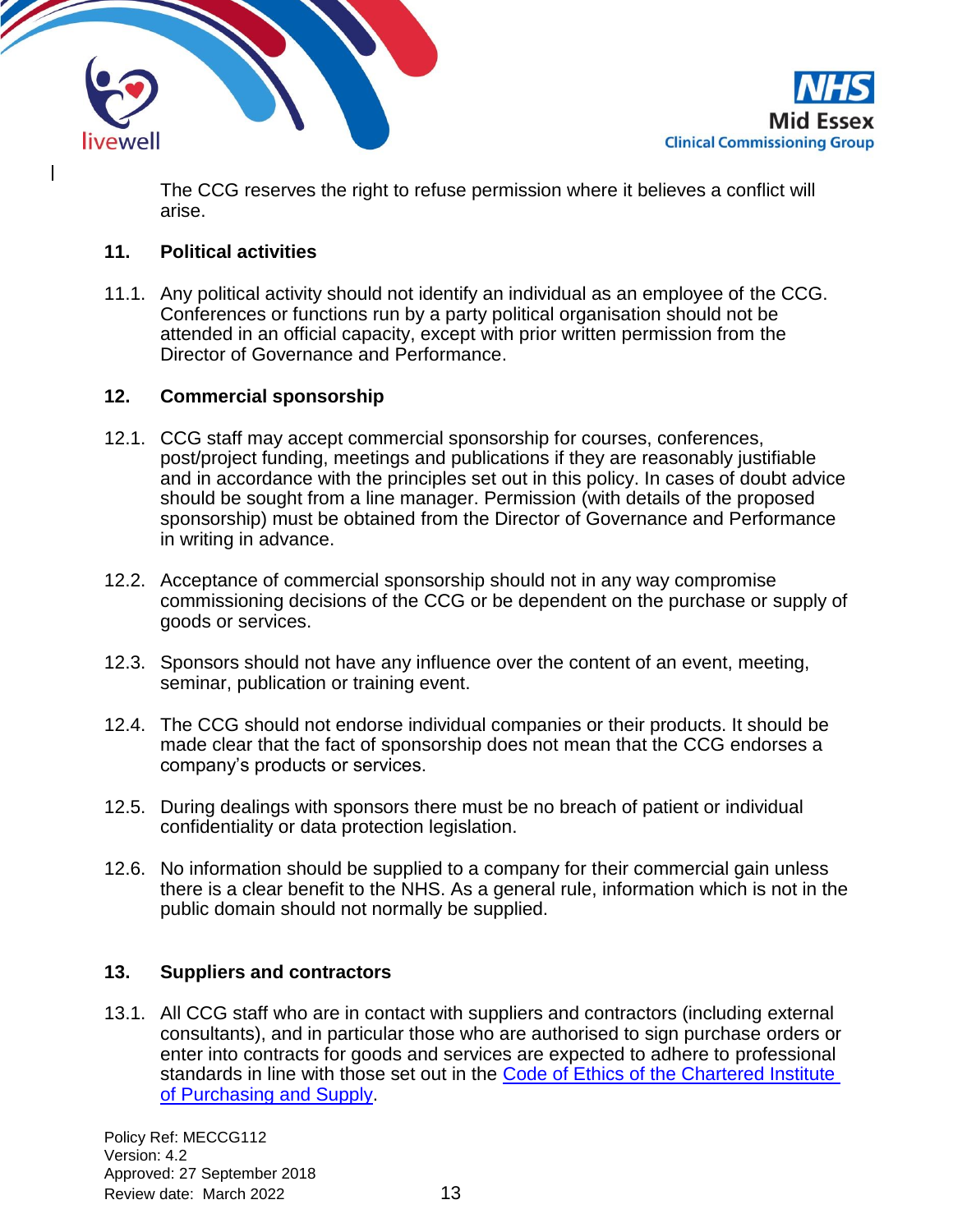



- 13.2. All CCG staff must treat prospective contractors or suppliers of services to the CCG equally and in a non-discriminatory way and act in a transparent manner.
- 13.3. During any procurement process the CCG needs to maintain a register of procurement decisions taken, including:
	- the details of the decision;
	- Supporting documentation;
	- who was involved in making the decision (i.e. governing body or committee members and others with decision-making responsibility); and
	- a summary of any conflicts of interest in relation to the decision and how this was managed by the CCG.

The register will be maintained by the Head of Contracts and will be updated whenever a procurement decision is taken.

- 13.4 CCG staff involved in the awarding of contracts and tender processes must take no part in a selection process if a personal interest or conflict of interest is known. Such an interest must be declared to the Head of Corporate Governance and/or Director of Governance and Performance as soon as it becomes apparent. CCG staff should not at any time seek to give undue advantage to any private business or other interests in the course of their duties.
- 13.5. The CCG has duties under European and UK procurement law and CCG staff must comply with standing financial instructions (SFIs) in relation to all contract opportunities with the CCG.
- 13.6. CCG staff must not seek, or accept, preferential rates or benefits in kind for private transactions carried out with companies with which they have had, or may have, official dealings on behalf of the CCG. This does not apply to officers' and members' benefit schemes offered by the NHS or trade unions.
- 13.7. CCG staff invited to visit organisations to inspect equipment (e.g. software or training aids) for the purpose of advising on its purchase will be reimbursed for their travelling expenses in accordance with the travel expenses policy laid down by the CCG. Such expenses should not be claimed from other organisations to avoid compromising the purchasing decisions of the CCG.
- 13.8. Every invitation to tender to a prospective bidder for CCG business must require each bidder to give a written undertaking, not to engage in collusive tendering or other restrictive practice and not to engage in canvassing the CCG, its employees or officers concerning the contract opportunity tendered.
- 13.9 Offers of pro bono work from prospective bidders for CCG business should be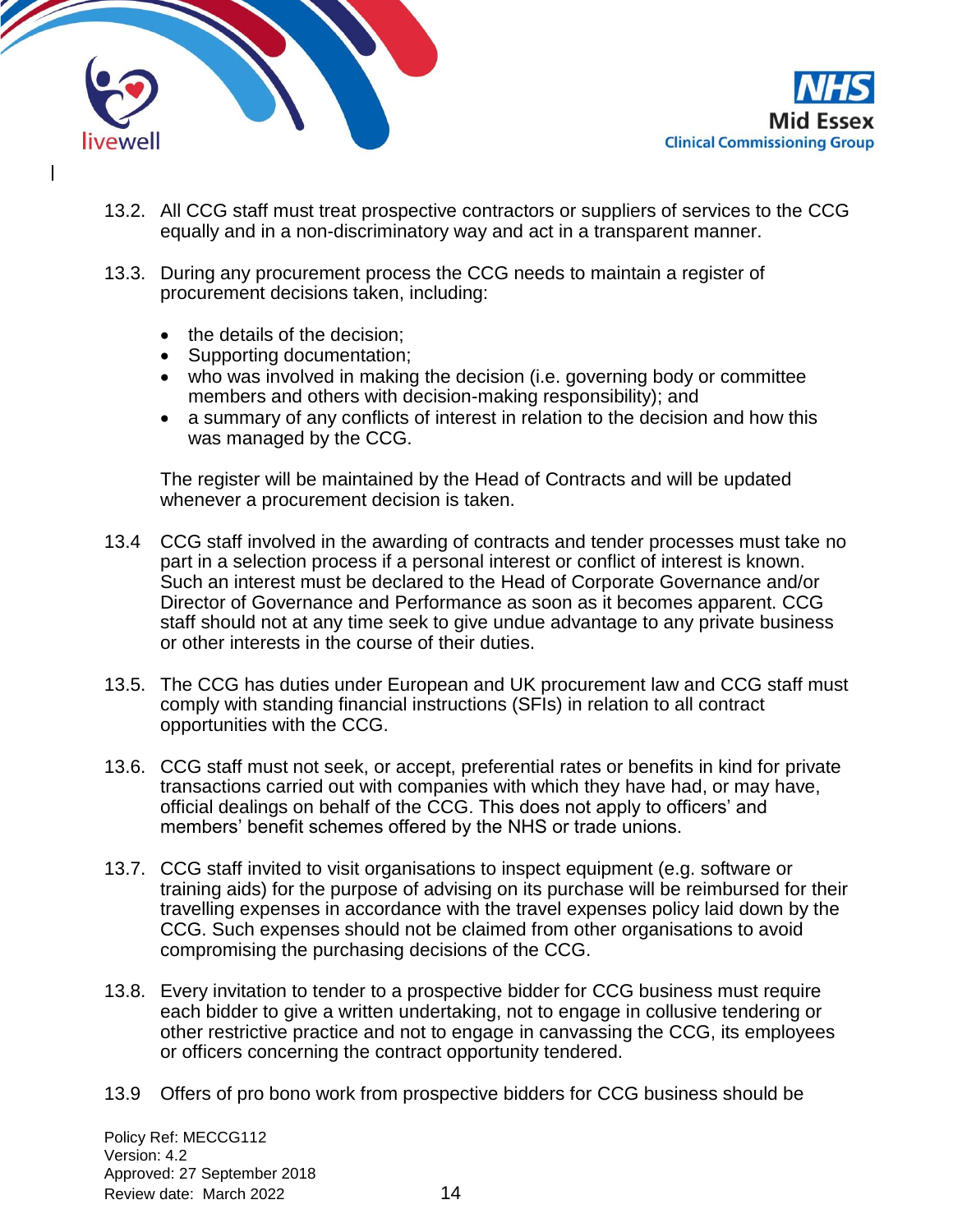



politely refused. The Head of Corporate Governance should be informed of any such offers so that these may be recorded

### **14. Initiatives**

- 14.1. As a general principle any financial gain resulting from external work where use of CCG time or title is involved (eg, speaking at training events/conferences, writing articles etc, even when done in own time) and/or which is connected with CCG business will be paid to the CCG.
- 14.2. Any patents, designs, trademarks or copyright resulting from the work (eg, research) of an employee of the CCG carried out as part of their employment by the CCG shall be the Intellectual Property of the CCG.
- 14.3. Approval from the Director of Governance and Performance should be sought prior to entering into an obligation to undertake external work connected with the business of the CCG, eg writing articles for publication, speaking at conferences.
- 14.4. Where the undertaking of external work, gaining patent or copyright or the involvement in innovative work benefits or enhances the CCG's reputation or results in financial gain for the CCG, consideration will be given to rewarding employees subject to any relevant guidance for the management of Intellectual Property in the NHS issued by the Department of Health.

## **15. Confidentiality**

- 15.1. Information concerning the CCG which is not in the public domain must not at any time be divulged to any unauthorised person. Similarly, patient data or personal data concerning staff must not be divulged, in line with the Data Protection Act, 1998. This duty of confidence remains after termination of employment and applies to all individuals working within CCG.
- 15.2. Care should be taken that confidentiality is not breached inadvertently by, for instance discussing confidential matters in public places, such as whilst travelling by train, or by leaving portable IT equipment containing confidential information where it might easily be stolen, such as on full view in a parked car. Data should only be distributed using mechanisms with an appropriate level of security.
- 15.3. CCG staff must maintain confidentiality of information at all times, both commercial data and personal data, as defined by the Data Protection Act 2018.
- 15.4. CCG staff should guard against providing information on the operations of the CCG which might provide a commercial advantage to any organisation (private or NHS) in a position to supply goods or services to the CCG. For particularly sensitive procurements/contracts CCG staff may be asked to sign a nondisclosure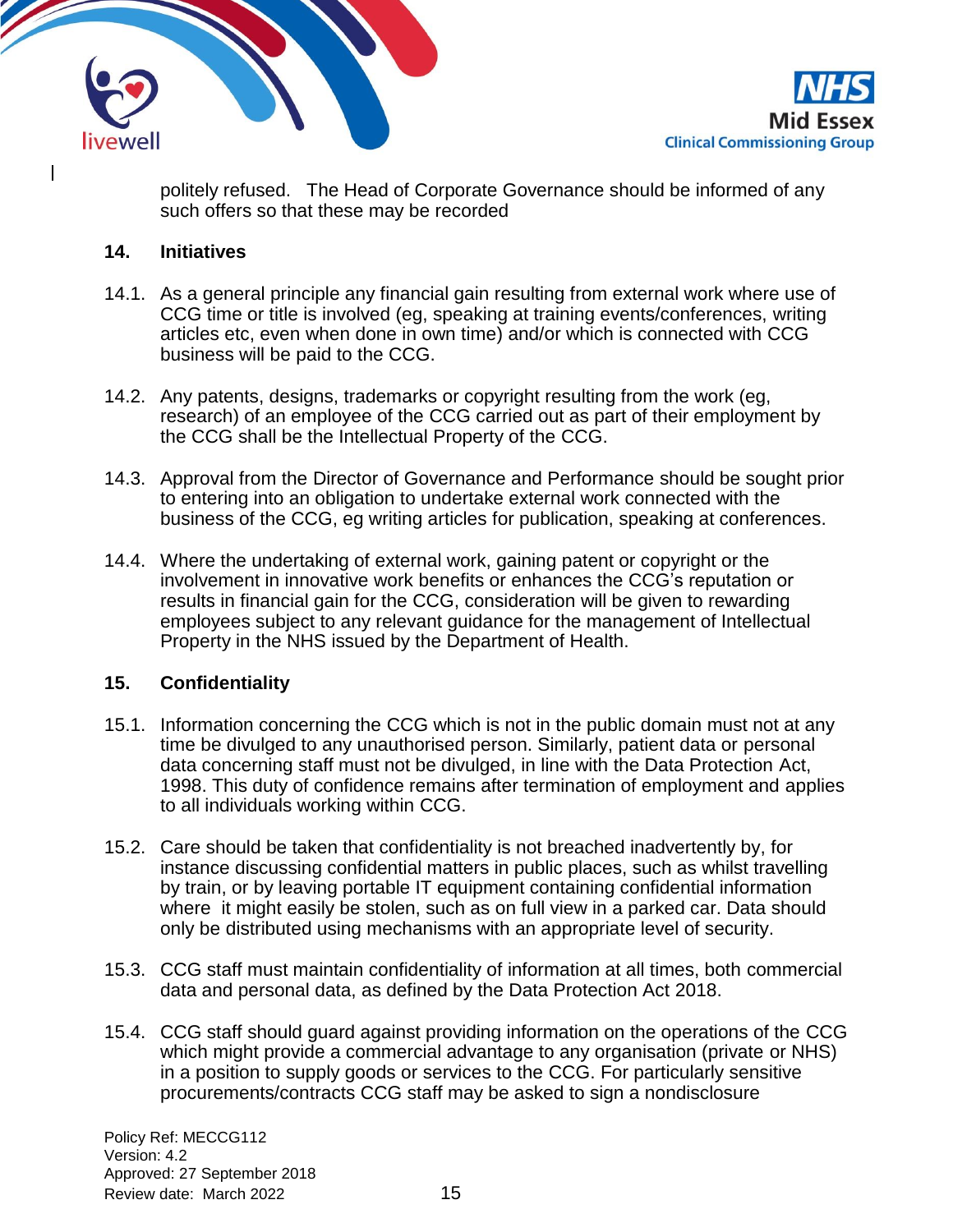



agreement.

#### **16. Management arrangements**

- 16.1. CCG staff should be aware that a breach of this policy could render them liable to prosecution as well as leading to the termination of their employment or position with the CCG.
- 16.2. CCG staff who fail to disclose any relevant interests, outside employment or receipt of gifts or hospitality as required by this policy or the CCG's SOs and SFIs may be subject to disciplinary action which could, ultimately, result in the termination of their employment or position with the CCG.
- 16.3. The Director of Governance and Performance, supported by the Head of Corporate Governance, will be responsible for maintaining the register of interests, holding the hospitality register and reviewing the implementation of this policy.

## **17. Complaints**

- 17.1. CCG staff who wish to report suspected or known breaches of this policy should inform the Director of Governance and Performance, who is also the Executive Director for Whistleblowing. All such notifications will be held in the strictest confidence and the person notifying the Director of Governance and Performance can expect a full explanation of any decisions taken as a result of any investigation.
- 17.2 Any member of CCG staff who feels they have been unreasonably refused permission to undertake an activity under the auspices of this policy may refer their case to the Accountable Officer, who will review the decision with the Lay Board Member for Governance.

#### **18. Review**

18.1 The Standards of Business Conduct policy will be reviewed annually.

## **19. References**

- Managing Conflicts of Interest: Revised Statutory Guidance for CCGs, June 2017
- Nolan Principles on Conduct in Public Life (Appendix A)
- Standards for members of NHS Boards and Clinical Commissioning Group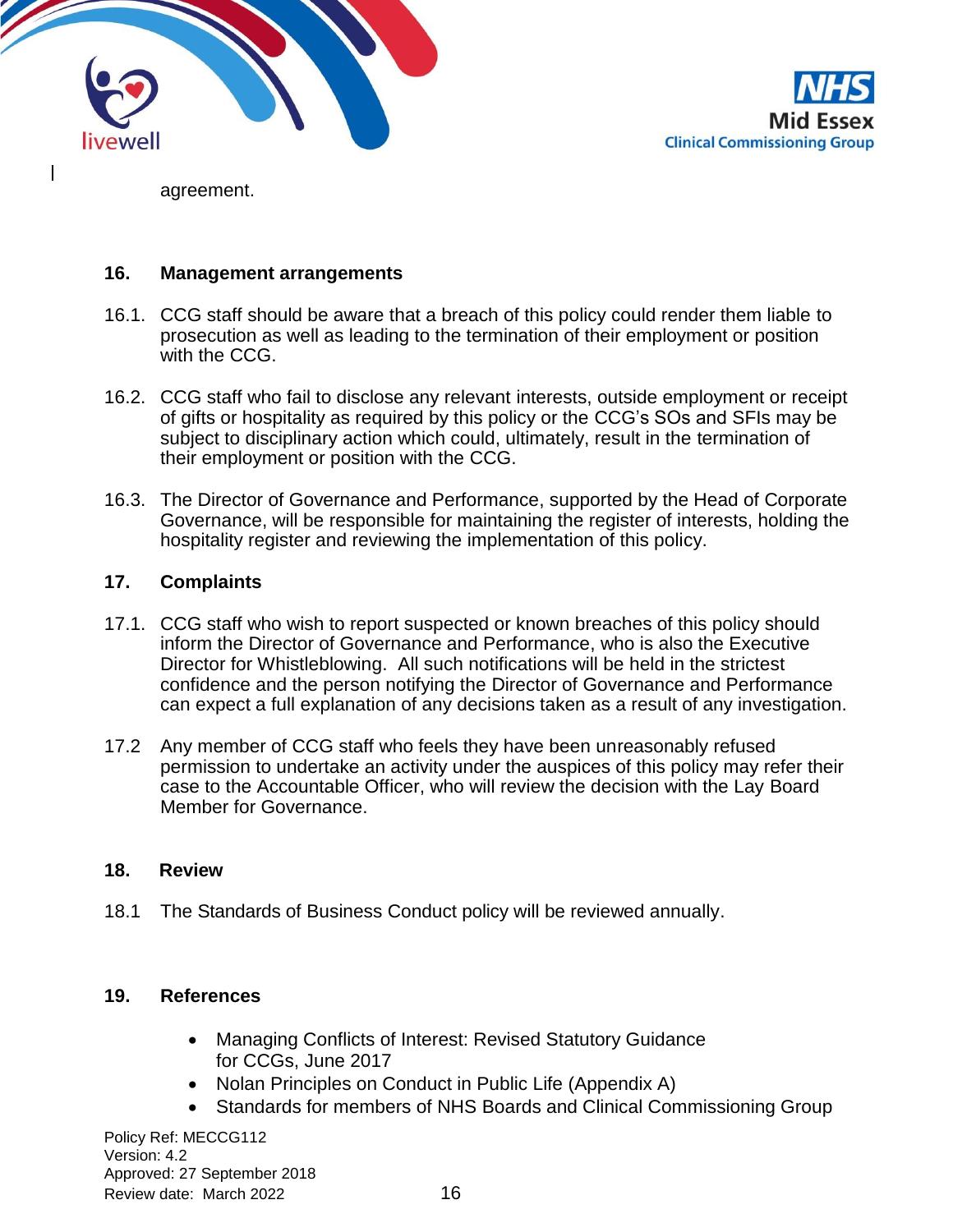



governing bodies in England (The Professional Standards Authority)

- Code of Conduct for NHS Managers;
- NHS Codes of Conduct and Accountability (NHS Appointments Commission & Department of Health – amended July  $2004$ )
- Code of Practice on Openness in the NHS
- Code of Ethics of the Chartered Institute of Purchasing and Supply
- Data Protection Act 2018
- Bribery Act 2010
- Fraud Act 2006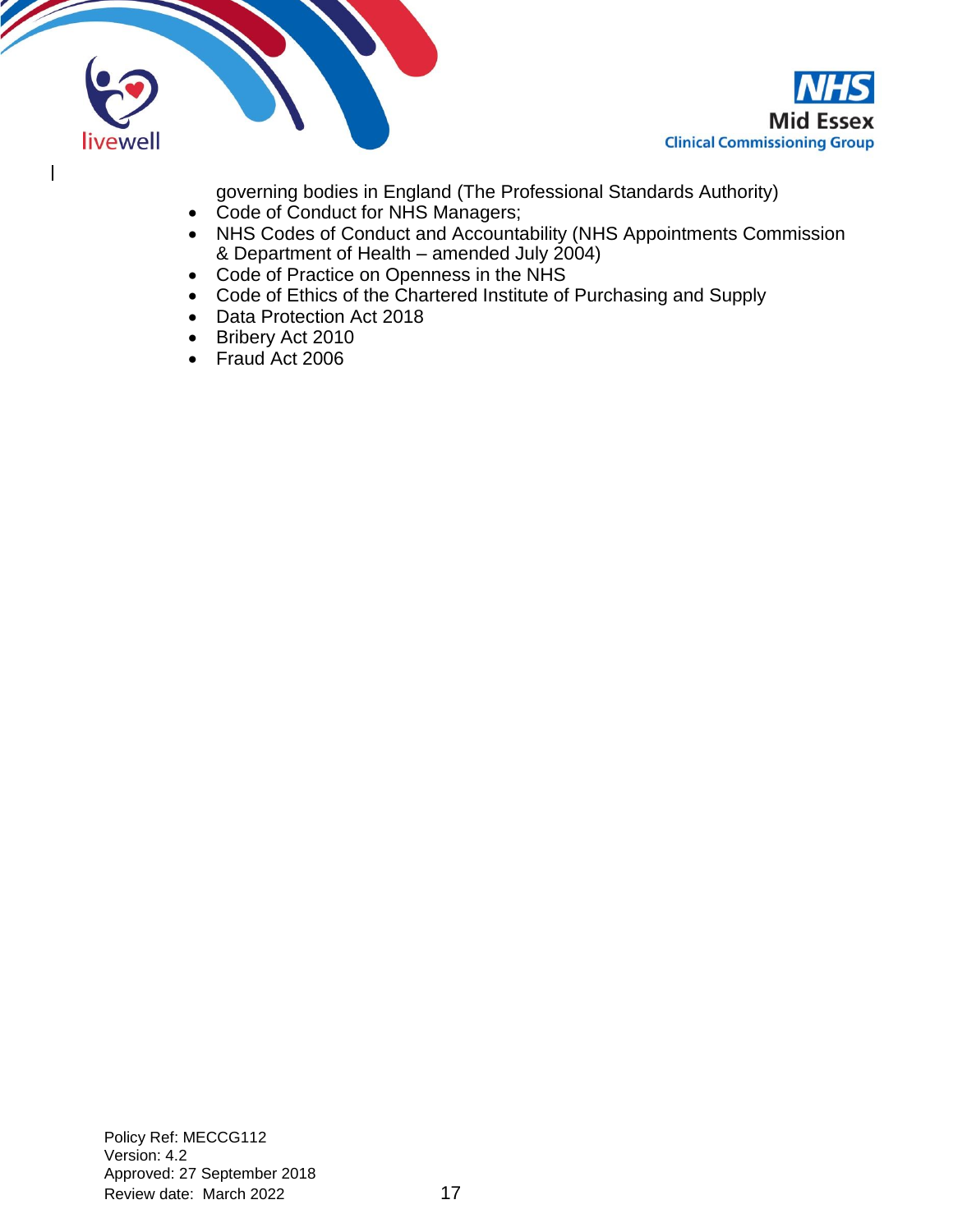



# **Appendix A**

## **The seven principles of public life set out by the Committee on standards in public life (the Nolan principles)**

#### **1. Selflessness**

Holders of public office should take decisions solely in terms of the public interest. They should not do so in order to gain financial or other material benefits for themselves, their family, or their friends.

#### **2. Integrity**

Holders of public office should not place themselves under any financial or other obligation to outside individuals or organisations that might influence them in the performance of their official duties.

#### **3. Objectivity**

In carrying out public business, including making public appointments, awarding contracts, or recommending individuals for awards or benefits, holders of public office should make choices on merit.

#### **4. Accountability**

Holders of public office are accountable for their decisions and actions to the public and must submit themselves to whatever scrutiny is appropriate to their office.

#### **5. Openness**

Holders of public office should be as open as possible about all the decisions and actions they take. They should give reasons for their decisions and restrict information only when the wider public interest clearly demands.

#### **6. Honesty**

Holders of public office have a duty to declare any private interests relating to their public duties and to take steps to resolve any conflicts arising in a way that protects the public interest.

## **7. Leadership**

Policy Ref: MECCG112 Version: 4.2 Approved: 27 September 2018 Review date: September 2019